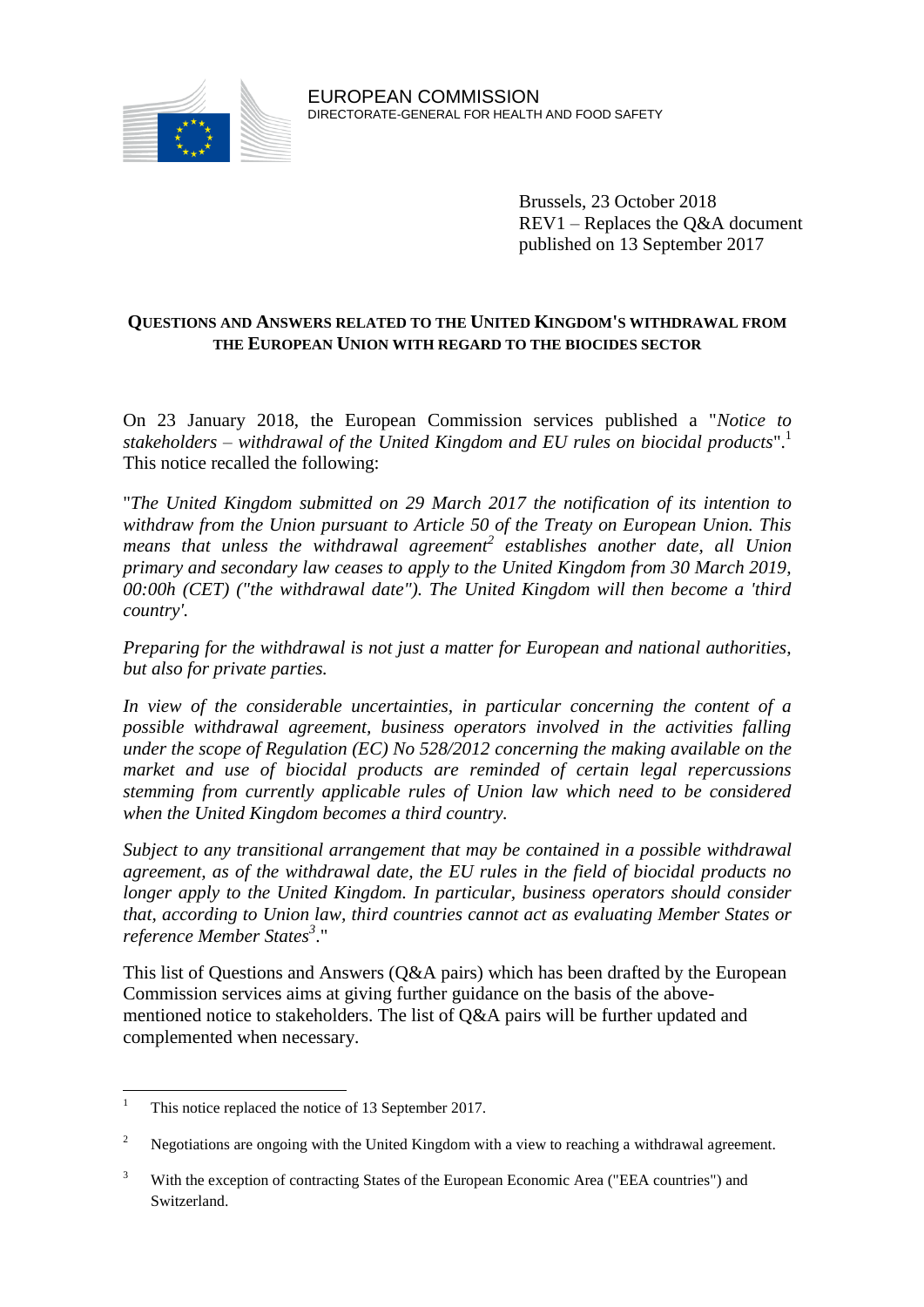# **GENERAL**

**1. My company is currently considering submitting an application under the Regulation (EU) No 528/2012 of the European Parliament and of the Council of 22 May 2012 concerning the making available on the market and use of biocidal products<sup>4</sup> , for which the UK authorities could act as evaluating Competent Authority (eCA) or reference Member State (refMS). How should we proceed?**

Until the withdrawal date, the United Kingdom remains a member of the European Union, with all the rights and obligations that derive from membership. Thus, you may still choose the United Kingdom as eCA/refMS.

However, as of the withdrawal date, the United Kingdom can no longer act as a eCA/refMS. This also applies if a withdrawal agreement is concluded since the United Kingdom cannot act as eCA/refMS during the transition period.<sup>5</sup> Applicants should take this into account when choosing the United Kingdom as their eCA/refMS as it also implies that the file would need to be handed over to another Member State taking up the role as eCA/refMS before the withdrawal date.

**2. Currently, the United Kingdom is acting as evaluating Competent Authority (eCA) or reference Member State (refMS) in an on-going regulatory procedure related to my company (e.g. active substance approval, renewal of an active substance approval, Union authorisation, simplified authorisation procedure, mutual recognition in parallel, renewal of product authorisations under Commission Delegated Regulation (EU) No 492/2014<sup>6</sup> or applications for minor or major changes under Commission Implementing Regulation (EU) No 354/2013<sup>7</sup> ). What effect will the withdrawal of the United Kingdom have on the pending process?**

According to Regulation (EU) No 528/2012, the role of evaluating Competent Authority (eCA) or reference Member State (refMS) is attributed to (the Competent Authority of) a Member State.<sup>8</sup>

However, as of the withdrawal date, the United Kingdom can no longer act as an eCA/refMS. This also applies if a withdrawal agreement is concluded since the United Kingdom cannot act as  $eCA$ /refMS during the transition period<sup>9</sup>.

<sup>6</sup> OJ L 139, 14.5.2014, p. 1.

 $7$  OJ L 109, 19.4.2013, p. 4.

- 8 Through the EEA Agreement, as well as the Mutual Recognition Agreement with Switzerland, this is extended to further include Iceland, Liechtenstein, Norway, and Switzerland.
- 9 See Article 123(6) of the draft Withdrawal Agreement, as agreed between the EU and the United Kingdom at negotiator's level, which is available here: [https://ec.europa.eu/commission/sites/beta](https://ec.europa.eu/commission/sites/beta-political/files/draft_agreement_coloured.pdf)[political/files/draft\\_agreement\\_coloured.pdf](https://ec.europa.eu/commission/sites/beta-political/files/draft_agreement_coloured.pdf)

 $\overline{4}$ OJ L 167, 27.6.2012, p. 1.

<sup>5</sup> See Article 123(6) of the draft Withdrawal Agreement, as agreed between the EU and the United Kingdom at negotiator's level, which is available here: [https://ec.europa.eu/commission/sites/beta](https://ec.europa.eu/commission/sites/beta-political/files/draft_agreement_coloured.pdf)[political/files/draft\\_agreement\\_coloured.pdf](https://ec.europa.eu/commission/sites/beta-political/files/draft_agreement_coloured.pdf)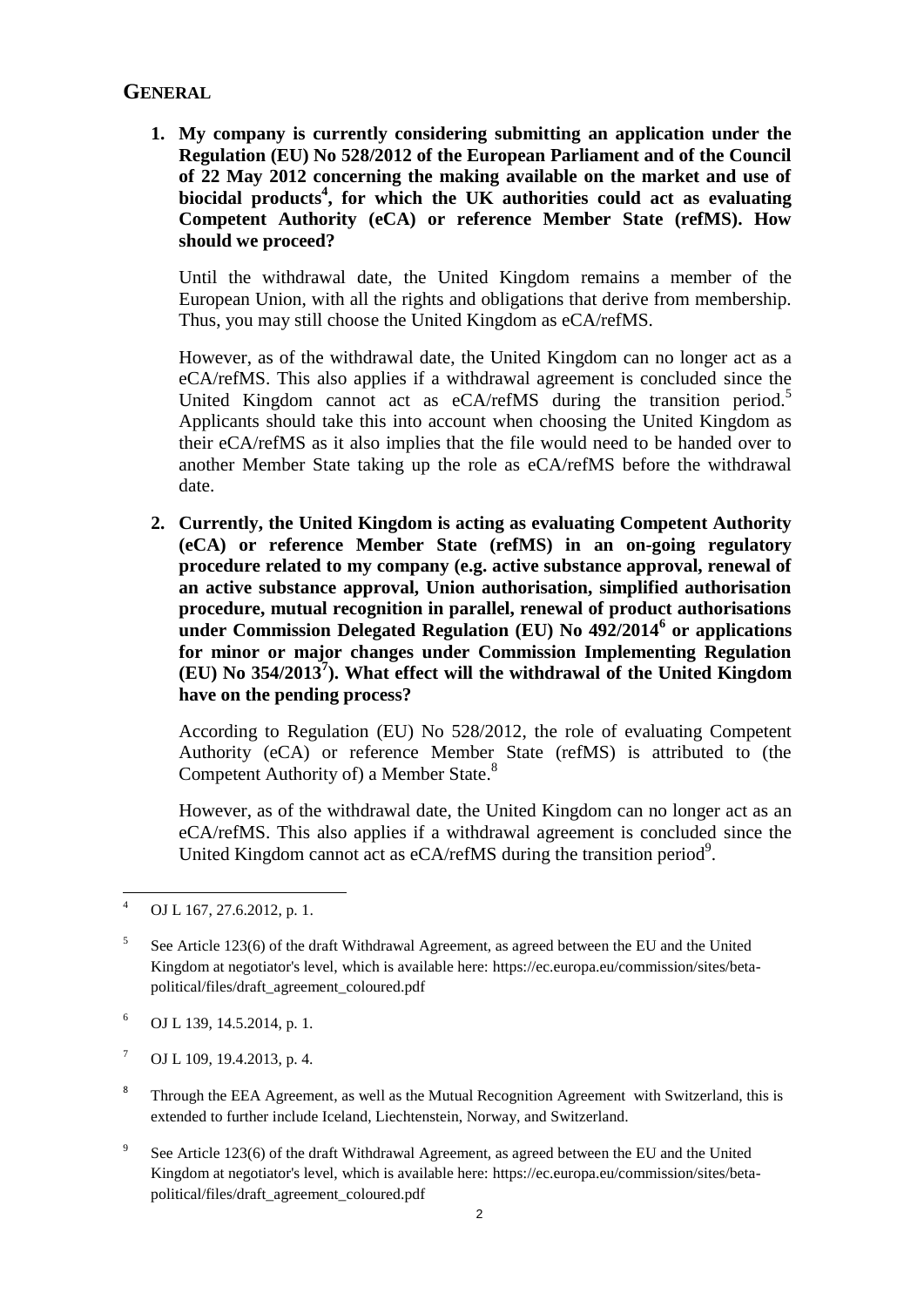Applicants in an ongoing procedure for which the United Kingdom is currently acting as eCA/refMS are advised to carefully monitor the UK authority's progress and to take the relevant actions. For example, if you see indications that the UK authority will not conclude the procedure by the withdrawal date, you may consider a transfer to another evaluating Member State.

The services of the European Commission and ECHA have been working with the EU-27 Member States, EEA countries and Switzerland to establish a coordinated approach to ensure a timely agreement and technical transfer of the file in case such a change is needed. The services of the European Commission and ECHA have already communicated some and will also communicate future transfers. This will be particularly relevant for the review programme of existing active substances for which the Commission Delegated Regulation (EU) No  $1062/2014^{10}$  assigned the United Kingdom as evaluating Member State (see more specific Q&A pairs below).

# **3. The manufacturing site of the active substance/biocidal product that my EU-27-based company is placing on the EU market is located in the United Kingdom. Do we need to be concerned about the withdrawal of the United Kingdom?**

Regulation (EU) No 528/2012 does not set any specific requirement regarding the location of the manufacturing site(s) of active substances or biocidal products. Therefore, manufacturing can take place in third countries. Therefore, in this regards you will not need to take any action to continue complying with Regulation (EU) No 528/2012. However, shipments to the EU of this active substance/biocidal product will be, as of the withdrawal date, importations, which may have consequences from the viewpoint of other sectorial legislation (e.g. the Regulation (EU) No 649/2012 of the European Parliament and of the Council of 4 July 2012 concerning the export and import of hazardous chemicals<sup>11</sup>, EU customs legislation, etc.).

# **4. Will ECHA still grant UK-based companies a right to refer to tests or studies on vertebrates that were submitted to ECHA or to a competent authority in connection with a previous application under Regulation (EU) No 528/2012 or Directive 98/8/EC<sup>12</sup>, also after the withdrawal of the United Kingdom?**

The data sharing mechanism under Articles 62 and 63 of Regulation (EU) No 528/2012 will still be available to such companies, for the purposes of Regulation (EU) No 528/2012; for example, where a UK-based company intends to submit an application for active substance approval – and it requires vertebrate data for its application.

In this connection, it should be stressed that it is a legal obligation for companies to make an inquiry to ECHA in the case of vertebrate data (see Article 62(2)(a) of Regulation (EU) No 528/2012).

<sup>10</sup> <sup>10</sup> OJ L 294, 10.10.2014, p. 1.

 $11$  OJ L 201, 27.7.2012, p. 60.

<sup>&</sup>lt;sup>12</sup> Directive 98/8/EC of the European Parliament and of the Council of 16 February 1998 concerning the placing of biocidal products on the market, OJ L 123, 24.4.1998, p. 1.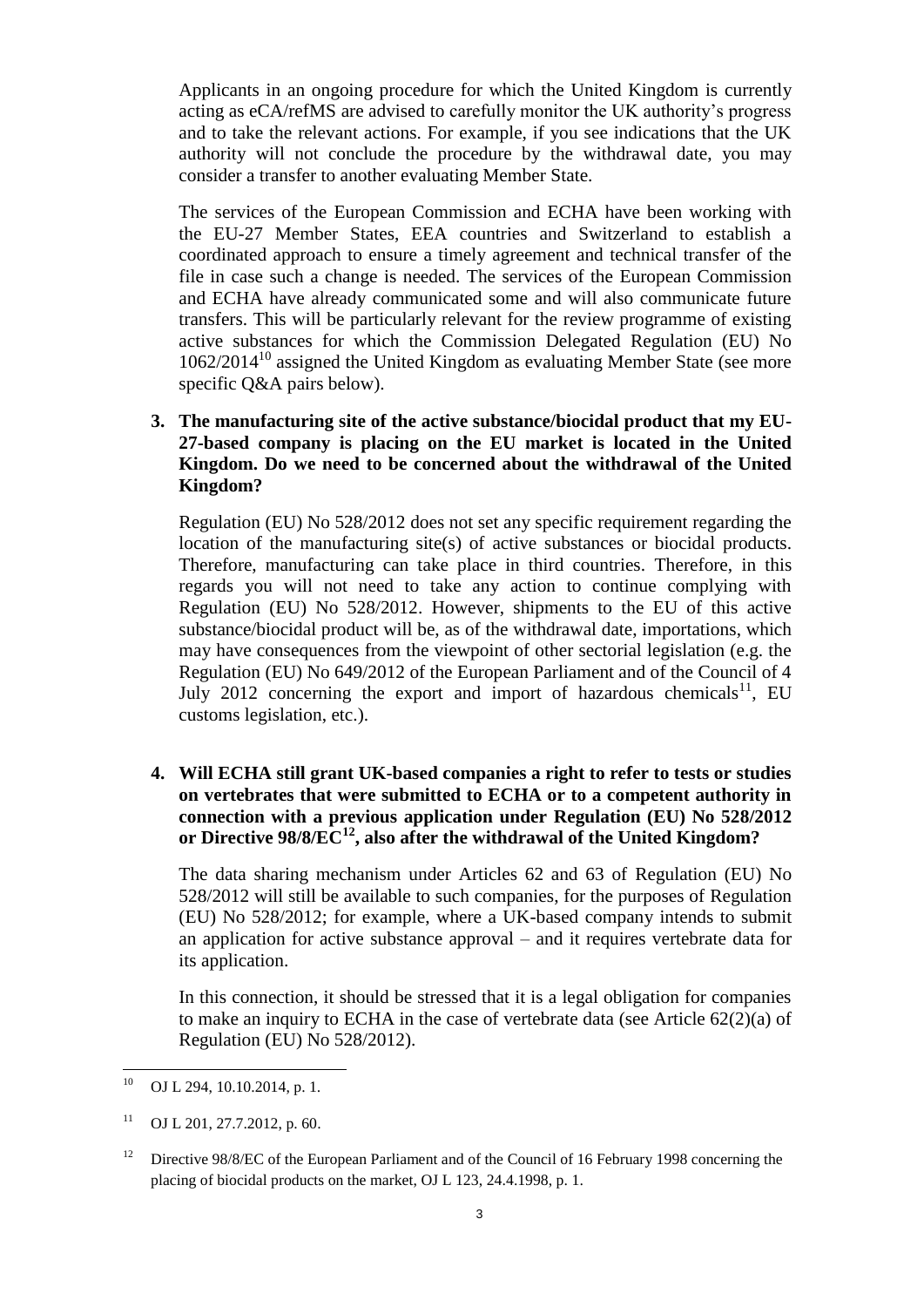# **5. Will the substance or product-specific data owned by my UK-based company remain protected by the data protection rules of Regulation (EU) No 528/2012 after the withdrawal of the United Kingdom?**

Yes. Data protection applies to all information submitted for the purposes of the Regulation (EU) No 528/2012 or its predecessor, Directive 98/8/EC, under the conditions set out in the Regulation (EU) No 528/2012.

# **ACTIVE SUBSTANCES**

**6. What effect will the withdrawal of the United Kingdom have with regard to active substances that were originally evaluated by the United Kingdom and subsequently approved by the European Commission?**

The withdrawal of the United Kingdom will not have any effect to the validity of the approval of these active substances.

**7. My company needs to submit an application for renewal of an approval of our active substance for which the United Kingdom acted as the evaluating Competent Authority (eCA) during the first approval procedure. Considering that the United Kingdom can no longer, as of the withdrawal date, act as eCA, can my company choose another competent authority as eCA?**

Yes. Article 13(3) of Regulation (EU) No 528/2012 does not require that the eCA for the first approval shall be the eCA for the renewal, although it is usually recommended as a means to streamline the process. The mentioned provision requires that, when you submit your application for renewal, you shall indicate the name of the competent authority that you propose for evaluating your application for renewal and provide written confirmation that that competent authority agrees to do so.

The services of the European Commission have been working in a coordinated manner with EU-27 Members States, EEA countries and Switzerland in order to identify new eCAs for concerned active substances. The services of the European Commission have already informed the original participants in the review programme about the new eCAs. ECHA will also make this information publicly available in order to inform other prospective applicants (e.g. alternative suppliers).

**8. What effect does the withdrawal of the United Kingdom have with regard to applications for approval of active substances, either within or outside the review programme, that are currently being assessed by the United Kingdom?**

As of the withdrawal date, the United Kingdom can no longer act as the eCA. This also applies if a withdrawal agreement is concluded since the United Kingdom cannot act as eCA/refMS during the transition period.<sup>13</sup>

<sup>13</sup> <sup>13</sup> See Article 123(6) of the draft Withdrawal Agreement, as agreed between the EU and the United Kingdom at negotiator's level, which is available here: [https://ec.europa.eu/commission/sites/beta](https://ec.europa.eu/commission/sites/beta-political/files/draft_agreement_coloured.pdf)[political/files/draft\\_agreement\\_coloured.pdf.](https://ec.europa.eu/commission/sites/beta-political/files/draft_agreement_coloured.pdf)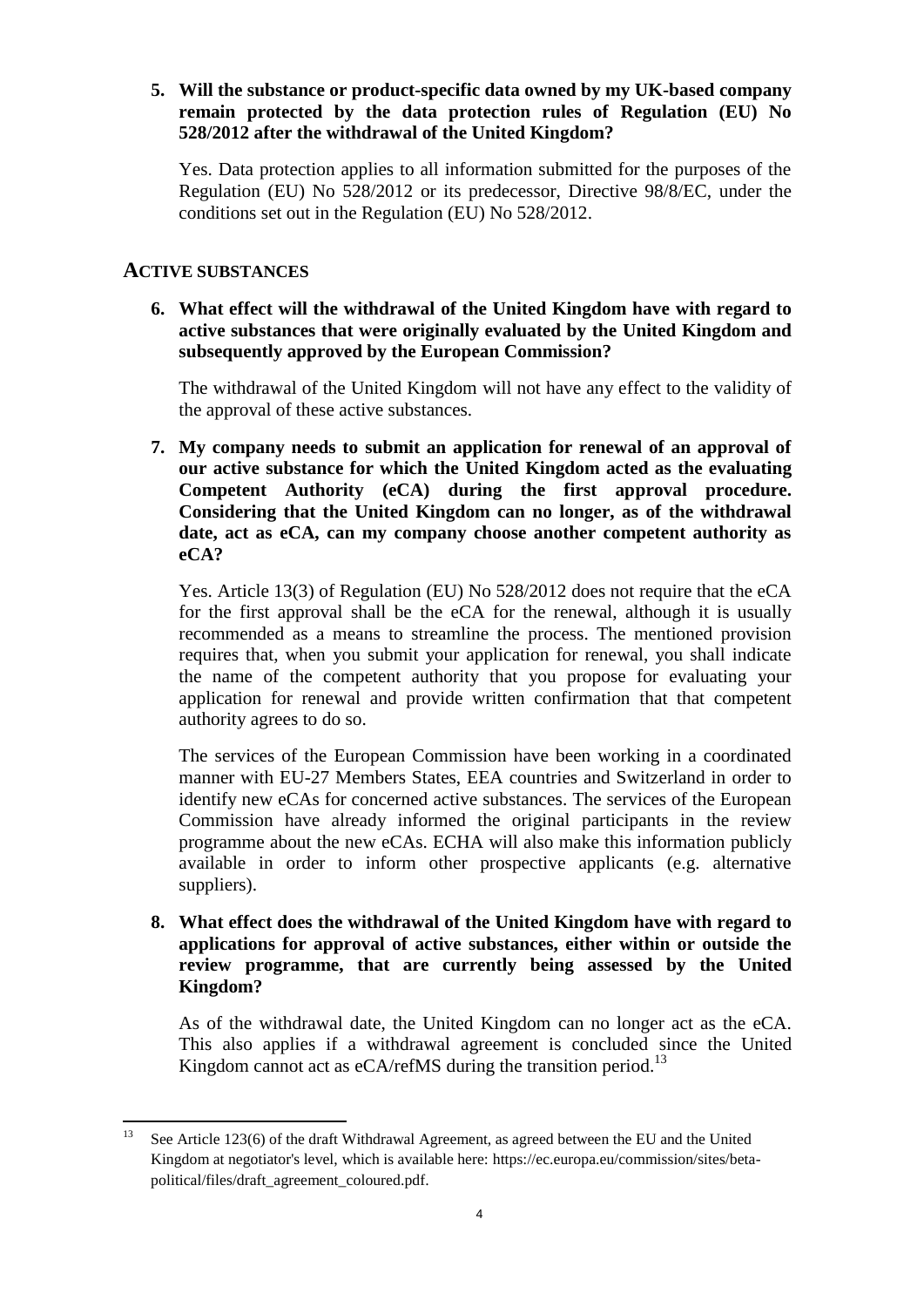The services of the European Commission have been working in a coordinated manner with EU-27 Members States, EEA countries and Switzerland in order to identify new eCAs for concerned existing active substances. The European Commission will adopt and publish, before the withdrawal date, an amendment to the Review Programme Regulation<sup>14</sup> listing the existing active substances and the eCAs that will assess them. The name of the new eCAs has already been directly communicated to the participants in the review programme.

The services of the European Commission have also identified new eCAs for the assessment of pending applications for approval of those active substances that are not subject to the Review Programme Regulation (e.g. new active substances). The name of those eCAs has also been directly communicated to applicants and will be made known on the ECHA's website.

# **9. My UK-based company is listed as a supplier according to Article 95 of Regulation (EU) No 528/2012. With a view to the withdrawal of the United Kingdom, what do I need to do?**

According to Article 95(1) of Regulation (EU) No 528/2012, substance or product suppliers listed in the Article 95 list must be established within the European Union. Therefore, you will need to appoint a representative established within the Union (or the EEA countries or Switzerland) and communicate this to ECHA (by submitting a ["request for correction"](https://comments.echa.europa.eu/comments_cms/Article95Corrections.aspx)<sup>15</sup>) in due time, so that the information on the list is updated before the withdrawal date. Otherwise, the UK supplier will be removed from the Article 95 list, and biocidal products from this source would no longer be allowed to be made available in the EU.

# **10. I am a non-EU company and my EU representative for the purpose of Article 95 of Regulation (EU) No 528/2012 is established within the United Kingdom. With a view to the withdrawal of the United Kingdom, what do I need to do?**

According to Article 95(1) of Regulation (EU) No 528/2012, substance or product suppliers listed in the Article 95 list must be established within the European Union. Therefore, you will need to appoint a new representative established within the Union (or EEA countries or Switzerland) and communicate this to ECHA (by means of a ["request for correction"](https://comments.echa.europa.eu/comments_cms/Article95Corrections.aspx)<sup>16</sup>) in due time, so that the information on the list is updated before the withdrawal date.

**11. My EU-27-based company is listed under Article 95 of Regulation (EU) No 528/2012 as a supplier of a listed active substance for which we had purchased a letter of access (LoA) from a UK-based company. Will the withdrawal of the United Kingdom affect my company's listing under Article 95 of Regulation (EU) No 528/2012?**

No. Data owners granting letters of access do not need to be EU-based.

 $14$ The draft Delegated Regulation amending the Review programme Regulation has already been made publicly available through the "Better regulation" portal of the Commission at [https://ec.europa.eu/info/law/better-regulation/initiatives/ares-2018-2382032\\_en.](https://ec.europa.eu/info/law/better-regulation/initiatives/ares-2018-2382032_en)

<sup>15</sup> https://echa.europa.eu/information-on-chemicals/active-substance-suppliers.

<sup>16</sup> https://echa.europa.eu/information-on-chemicals/active-substance-suppliers.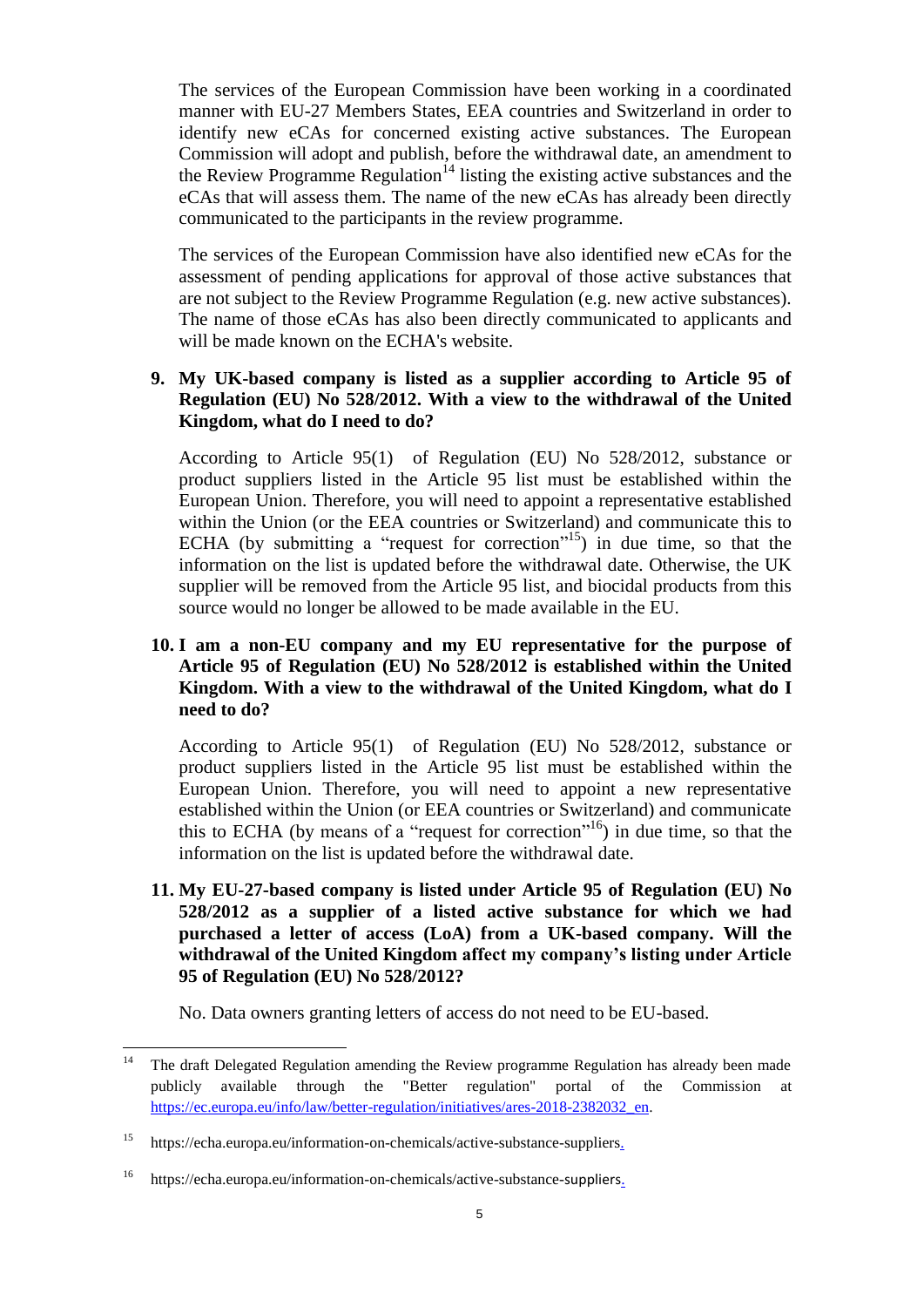#### **12. Will my UK-based company still be able to submit requests for active substance approval or inclusion of a substance on Annex I, after the withdrawal date?**

Yes, third country entities can undertake such submissions. Contrary to the case of a product authorisation, applicants for the approval of an active substance or Annex I inclusion are not "holders"/"owners" of an approval and they do not need to be established in the EU. However, you will have to get the agreement of an eCA from an EU-27 Member State, EEA country or Switzerland for the evaluation of the application.

### **BIOCIDAL PRODUCTS**

**13. My UK-based company is the holder of a product authorisation in an EU-27 Member State or of a Union authorisation under Regulation (EU) No 528/2012. What effect will the withdrawal of the United Kingdom have on our authorisation?**

According to Article 3(1)(p) of Regulation (EU) No 528/2012, an authorisation holder must be established within the European Union. By virtue of the EEA Agreement as well as the Mutual Recognition Agreement with Switzerland, an authorisation holder can also be established in Iceland, Liechtenstein, Norway or Switzerland.

You will therefore need to transfer the authorisation to a new holder established within an EU-27 Member State or one of the afore-mentioned countries before the withdrawal date. You can trigger the amendment of your existing authorisation by means of an administrative change requiring prior notification before implementation (see point 3 in section 1 of Title I of the Annex to Commission Implementing Regulation (EU) No 354/2013).

**14. Will an EU-27 Member State, as of the withdrawal date, still be able to issue a national authorisation for a biocidal product on the basis of the mutual recognition in sequence of a UK authorisation?**

No. This will no longer be possible.

**15. My company holds an authorisation issued by an EU-27 Member State prior to the UK withdrawal date on the basis of the mutual recognition of a UK authorisation. Will my authorisation in the EU-27 Member State be affected by the withdrawal of the United Kingdom?** 

No. The national authorisation granted by each EU-27 Member State will remain valid in that EU-27 Member State.

**16. My company needs to apply for a change or renewal of a product authorisation granted in a mutual recognition procedure in which the United Kingdom acted as the reference Member State (refMS). Considering that, as of the withdrawal date, the United Kingdom can no longer act as refMS, can my company choose another competent authority as refMS?**

Yes. Both Commission Implementing Regulation (EU) No 354/2013 and Commission Delegated Regulation (EU) No 492/2014 allow the authorisation holder to choose another refMS for the change as well as the renewal procedure.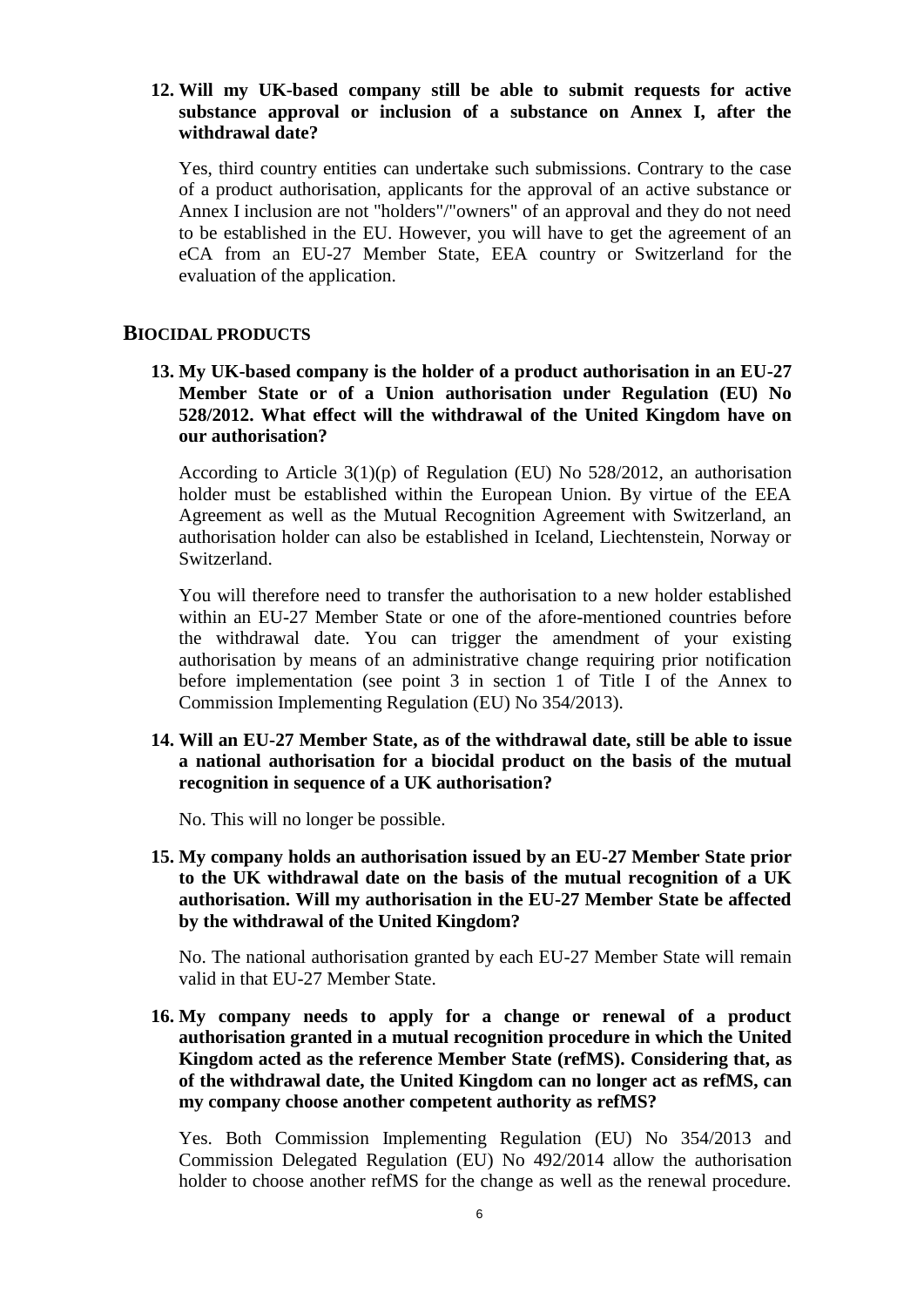You will, however, need to submit within the application a written confirmation that the new competent authority agrees to act as refMS.

The services of the European Commission and ECHA have been working in a coordinated manner with EU-27 Members States, EEA countries and Switzerland in order to identify new refMSs for some products of the product-types 8 and 18 for which authorisation holders had to apply for renewal before the end of 2018. The name of those refMSs has been directly communicated to the relevant holders.

## **17. What is the effect of the withdrawal of the United Kingdom on ongoing applications for mutual recognition in parallel for which the United Kingdom is the reference Member State?**

As of the withdrawal date, the United Kingdom can no longer act as reference Member State. This also applies if a withdrawal agreement is concluded since the United Kingdom cannot act as  $eCA$ /refMS during the transition period $17$ .

Therefore, as set out in the Q&A pair No. 2, where the United Kingdom is currently acting as refMS, you are advised to carefully monitor the UK authority's progress and take the relevant actions. For example, if you see indications that the UK authority will not conclude the procedure by the withdrawal date, you may consider changing to another evaluating Member State. In this case, the new refMS will continue handling the relevant tasks referred to in Article 34 of the Regulation (EU) No 528/2012.

The services of the European Commission and ECHA have been working in a coordinated manner with EU-27 Members States, EEA countries and Switzerland in order to identify new refMSs for some on-going applications. The name of those refMSs has been directly communicated to the relevant applicants.

However, where no Member State takes over the role of refMS, there could be different consequences depending on the procedural stage at which the application is by the withdrawal date:

- Where the United Kingdom as refMS has entered, before the withdrawal date, the elements referred to in Article 34(5) of Regulation (EU) No 528/2012 in the Register for Biocidal Products (R4BP) (i.e. the agreed summary of biocidal product characteristics (SPC) and the final assessment report, together with any agreed terms or conditions imposed on the making available on the market or use of the biocidal product), the cMSs may proceed to grant the national product authorisation in accordance with Article 34(6) of Regulation (EU) No 528/2012.
- Where the current refMS (i.e. the United Kingdom) has not entered, before the withdrawal date, in R4BP the above-mentioned elements, the applicant will need to submit a new application for mutual recognition in parallel to a new refMS of his choice and to the relevant cMSs in accordance with Article 34(1) and (2) of Regulation (EU) No 528/2012, respectively.

<sup>17</sup> <sup>17</sup> See Article 123(6) of the draft Withdrawal Agreement, as agreed between the EU and the United Kingdom at negotiator's level, which is available here: [https://ec.europa.eu/commission/sites/beta](https://ec.europa.eu/commission/sites/beta-political/files/draft_agreement_coloured.pdf)[political/files/draft\\_agreement\\_coloured.pdf](https://ec.europa.eu/commission/sites/beta-political/files/draft_agreement_coloured.pdf)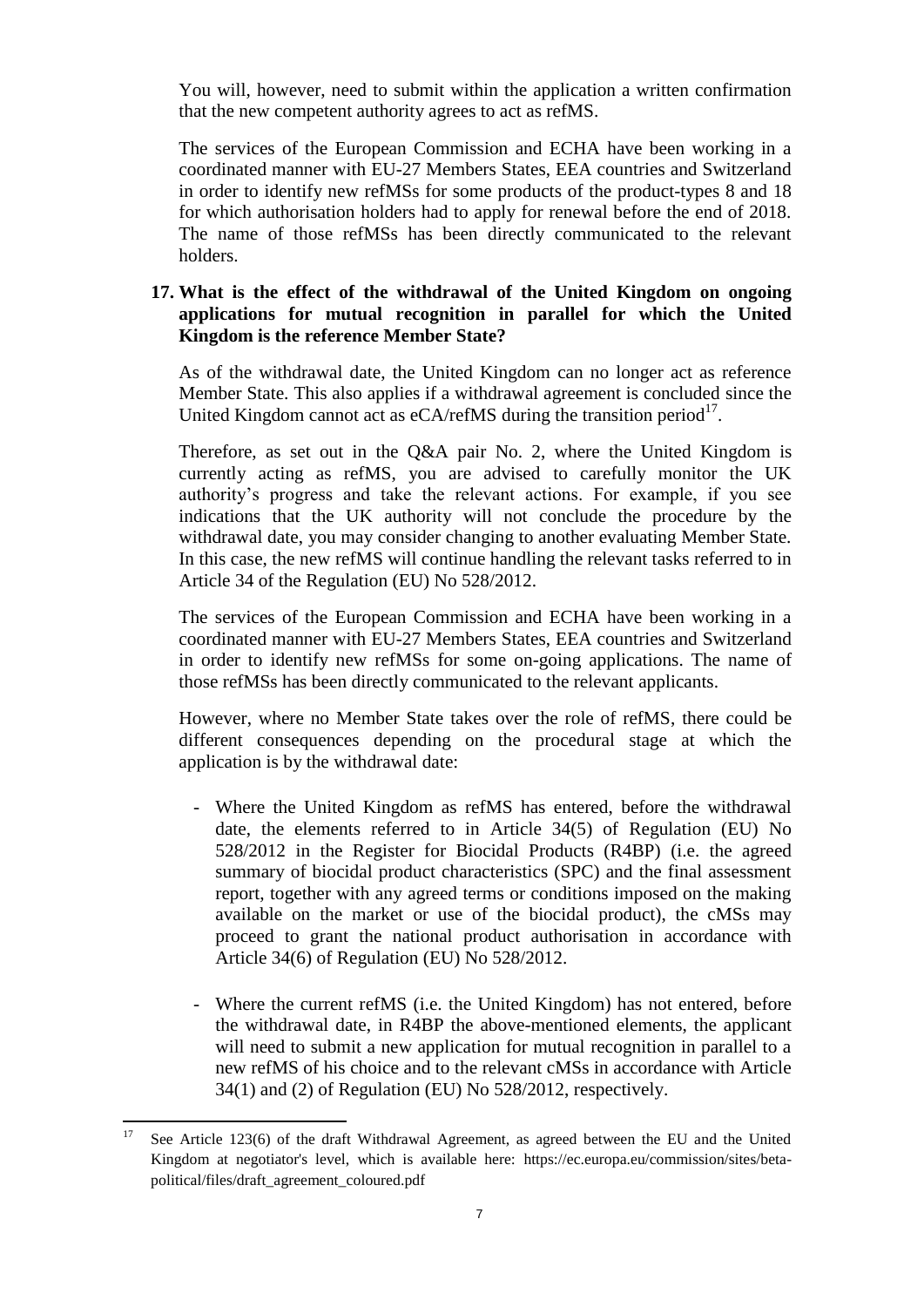## **18. What is the effect of the withdrawal of the United Kingdom on ongoing applications for Union authorisation for which the United Kingdom is the evaluating Competent Authority?**

As of the withdrawal date, the United Kingdom can no longer act as evaluating Competent Authority (eCA). This also applies if a withdrawal agreement is concluded since the United Kingdom cannot act as eCA/refMS during the transition period. 18

Therefore, where the United Kingdom is currently acting as eCA, you are advised to carefully monitor the UK authority's progress and take the relevant actions. For example, if you see indications that the UK authority will not conclude the procedure by the withdrawal date, you may consider changing to another eCA. In this case, the new eCA will continue handling the relevant tasks referred to in Article 44 of the Regulation (EU) No 528/2012.

The services of the European Commission and ECHA have been working in a coordinated manner with EU-27 Members States, EEA countries and Switzerland in order to identify new eCA for some on-going applications. The name of those eCAs has been directly communicated to the relevant applicants.

However, where no Member State takes over the role of eCA, there could be different consequences depending on the procedural stage at which the application is by the withdrawal date:

- Where the peer review phase referred to in Article 44(3) of Regulation (EU) No 528/2012 has been concluded before the withdrawal date (i.e. ECHA has submitted the relevant opinion to the Commission, which includes the agreed summary of biocidal product characteristics (SPC), the final assessment report and any agreed terms or conditions imposed on the making available on the market or use of the biocidal product), the Commission may proceed to grant the Union authorisation in accordance with Article 44(5) of Regulation (EU) No 528/2012.
- Where the peer review phase referred to in Article 44(3) of Regulation (EU) No 528/2012 has not been concluded before the withdrawal date (i.e. ECHA has not submitted the relevant opinion to the Commission), the applicant will need to submit a new application for Union authorisation in accordance with Article 43(1) of Regulation (EU) No 528/2012.
- **19. In case an application for mutual recognition in parallel or for Union authorisation is terminated and a new application has to be submitted, how would this affect the legal status of the existing products on the market with regard to Article 89(2) and (3) of Regulation (EU) No 528/2012?**

With the submission of the initial application assessed by the United Kingdom the applicant fulfilled his legal obligation laid down in the second subparagraph of Article 89(3) of Regulation (EU) No 528/2012. As a consequence, the existing

<sup>18</sup> <sup>18</sup> See Article 123(6) of the draft Withdrawal Agreement, as agreed between the EU and the United Kingdom at negotiator's level, which is available here: [https://ec.europa.eu/commission/sites/beta](https://ec.europa.eu/commission/sites/beta-political/files/draft_agreement_coloured.pdf)[political/files/draft\\_agreement\\_coloured.pdf](https://ec.europa.eu/commission/sites/beta-political/files/draft_agreement_coloured.pdf)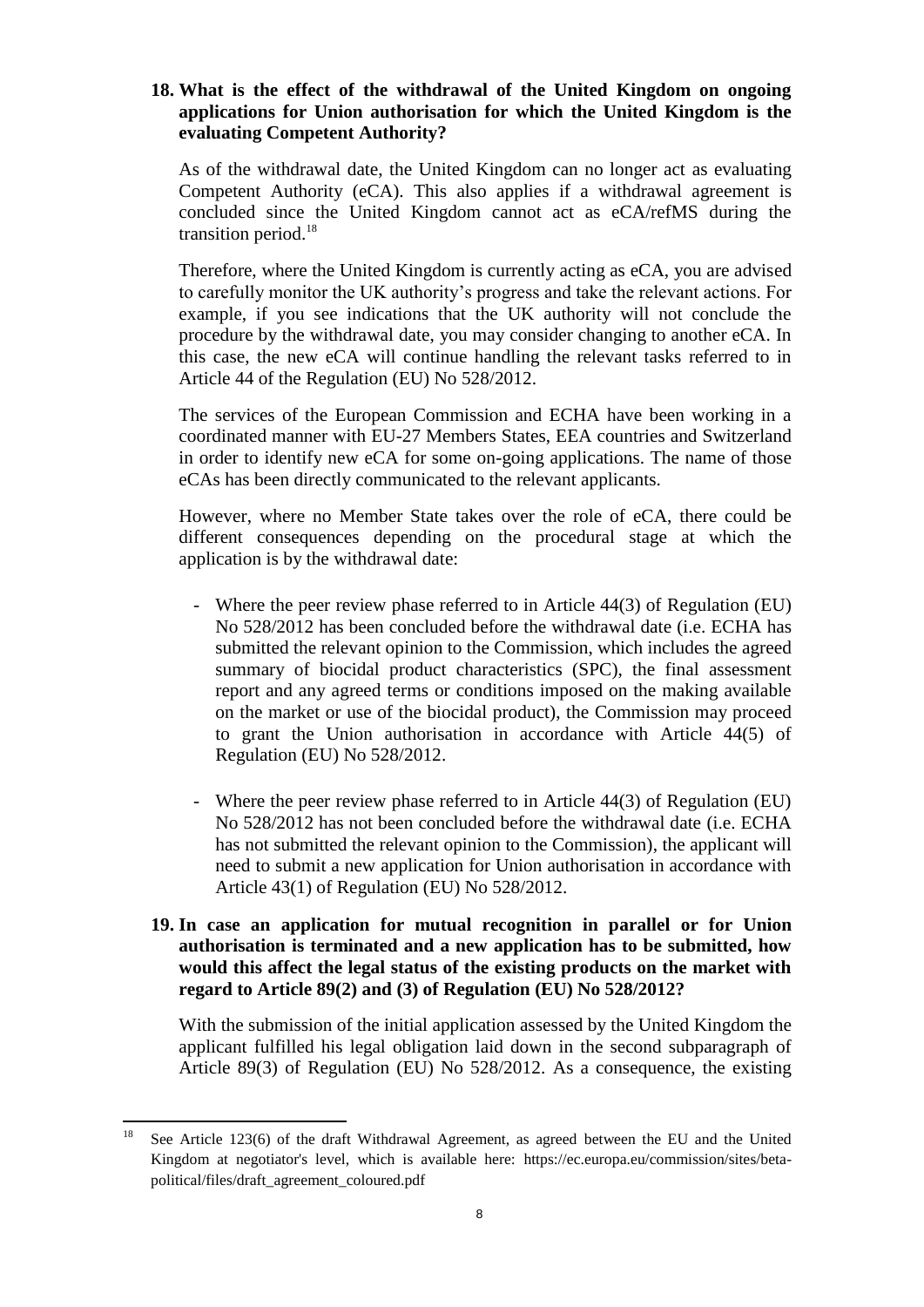product(s) currently benefit from the provisions in Article 89(2) of Regulation (EU) No 528/2012.

Therefore, the above-mentioned existing product(s) could continue being made available on the market and used in accordance with the provisions of Article 89(2) and (3) of Regulation (EU) No 528/2012 provided that the applicant submits a new application for mutual recognition in parallel (to a new refMS of his choice and to the same Member States concerned in accordance with Article 34(1) and (2) of Regulation (EU) No 528/2012, respectively) or a new application for Union authorisation in accordance with Article 43(1) of Regulation (EU) No 528/2012, before the withdrawal date.

### **20. My company handles a low risk biocidal product, authorised in the United Kingdom via the simplified procedure. May we notify the placing on the market of that product to EU-27 countries after the withdrawal of the United Kingdom?**

No. After the withdrawal date the authorisation granted by the United Kingdom ceases to be valid with regard to Regulation (EU) No 528/2012. As a result, the right of the authorisation holder to make the product available on the market of the notified Member States pursuant to Article 27(1) of the Regulation (EU) No 528/2012 also ceases. Therefore, your company will need to obtain a new authorisation of the product via the simplified procedure from an EU-27 Member State, an EEA country or Switzerland prior to the withdrawal of the United Kingdom.

# **21. My company notified to a number of Member States under Article 27(1) of Regulation (EU) No 528/2012 a low risk biocidal product authorised in the United Kingdom via the simplified procedure. What effect would the withdrawal of the United Kingdom have on these notifications?**

As of the withdrawal date the authorisation granted by the United Kingdom ceases to be valid. Therefore, in accordance with Article 17(1) of Regulation (EU) No 528/2012, the products notified in the other Member States can no longer be made available on the market nor used.

If you want to keep your product on the market of the notified Member States, your company will need to obtain a new authorisation of the product via the simplified procedure, from an EU-27 Member State, an EEA country or Switzerland prior to the withdrawal of the United Kingdom, and then you will have to notify the other relevant Member States, EEA countries or Switzerland.

## **TREATED ARTICLES**

#### **22. The manufacturing site of a treated article that my EU-27-based company is placing on the EU market is located in the United Kingdom. Do we need to be concerned?**

Regulation (EU) No 528/2012 does not set any specific requirement regarding the location of the manufacturing site(s) of treated articles, which can be manufactured in third countries. Treated articles manufactured in third countries can be placed on the EU market if they meet the conditions of Regulation (EU) No 528/2012, in particular its Articles 58 and 94. However, shipments to the EU of this treated article will be, as of the withdrawal date, importations, which may